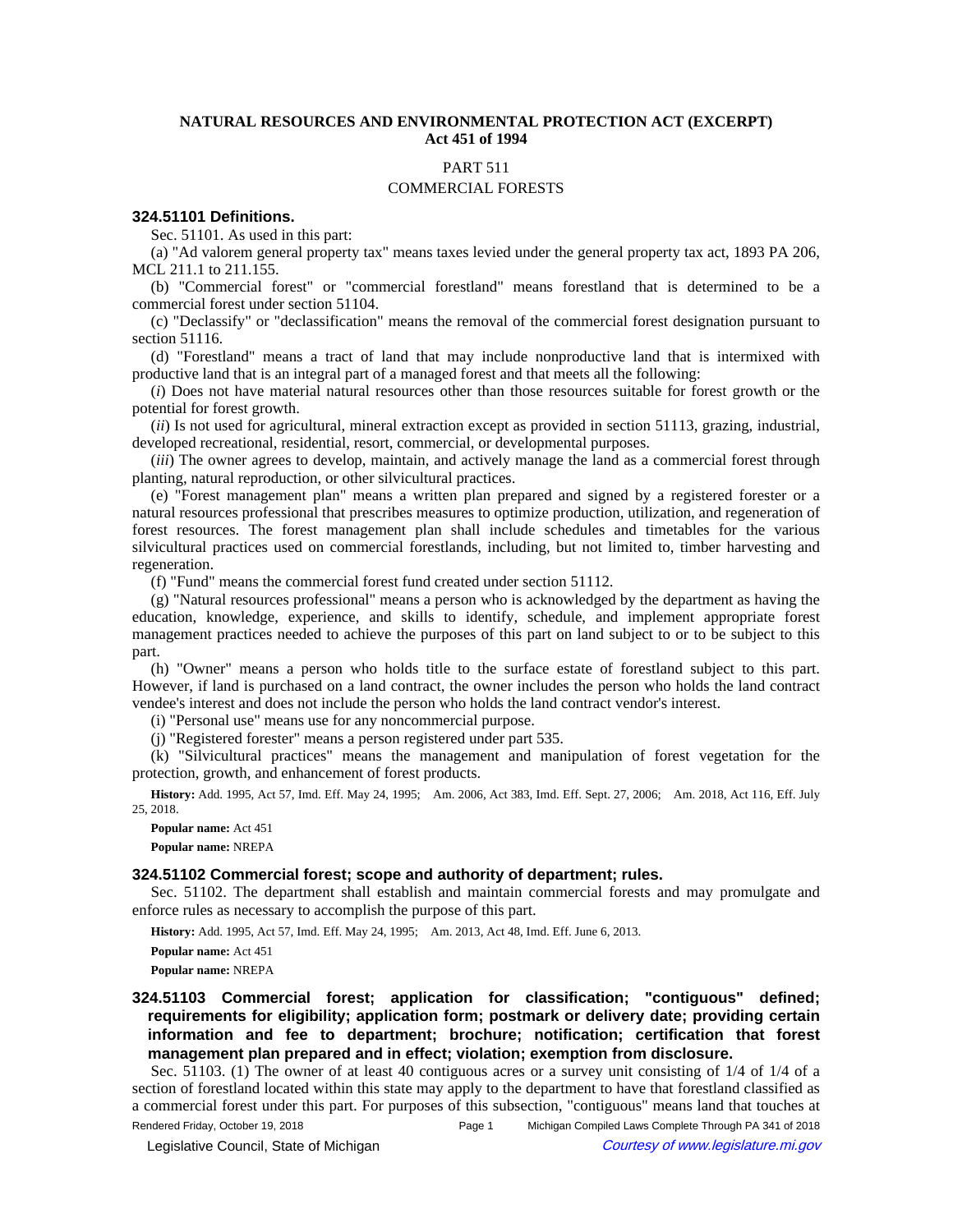any point. Even if portions of commercial forestland are contiguous only at a point, the privilege of hunting and fishing as provided in section 51113 shall not be denied for any portion of the land. The existence of a public or private road, a railroad, or a utility right-of-way that separates any part of the land does not make the land noncontiguous.

(2) To be eligible for classification as a commercial forest, forestland shall be capable of all of the following:

(a) Producing not less than 20 cubic feet per acre per year of forest growth upon maturity.

(b) Producing tree species that have economic or commercial value.

(c) Producing a commercial stand of timber within a reasonable period of time.

(3) An application for classification as commercial forest shall be submitted on a form prescribed by the department. The application shall be postmarked or delivered not later than April 1 to be eligible for classification as commercial forest for the following tax year. In addition to any information that the department may reasonably require by rule, the applicant shall provide all of the following to the department:

(a) A nonrefundable application fee in the amount of \$1.00 per acre or fraction of an acre, but not less than \$200.00 and not more than \$1,000.00. The department shall remit the application fee to the state treasurer for deposit into the fund.

(b) A legal description and the amount of acreage considered for classification as a commercial forest.

(c) A statement certifying that a forest management plan covering the forestland has been prepared and is in effect.

(d) A statement certifying that the owner of the forestland owns the timber rights to the timber standing on the forestland.

(4) The department shall prepare and distribute to any person desiring to apply for classification of forestland as commercial forest under this part a brochure that lists and explains, in simple, nontechnical terms, all of the following:

(a) The application, hearing, determination, declassification, and prosecution process.

(b) The requirements of the forest management plan.

(5) Not later than 3 months after the effective date of the 2013 amendatory act that amended this section, the department shall notify each county and township and all owners of forestland that is classified as commercial forest under this part, who are on record with the department, of the amendments to this part that were enacted in 2013.

(6) After an owner certifies to the department that a forest management plan has been prepared and is in effect, a violation of that forest management plan is a violation of this part.

(7) A forest management plan that has been submitted to the department or the local tax collecting unit is exempt from disclosure under the freedom of information act, 1976 PA 442, MCL 15.231 to 15.246.

History: Add. 1995, Act 57, Imd. Eff. May 24, 1995;—Am. 2006, Act 383, Imd. Eff. Sept. 27, 2006;—Am. 2013, Act 48, Imd. Eff. June 6, 2013.

**Popular name:** Act 451

**Popular name:** NREPA

## **324.51104 Forestland; evaluation; hearing; notice; conduct; approval; record.**

Sec. 51104. (1) Upon receipt of the application, the forest management plan certification, the timber rights certification, and the application fee described in section 51103, the department shall evaluate the forestland offered and fix a date for a public hearing upon the eligibility of the forestland for determination as a commercial forest. The hearing shall be held in the county where the land is located not later than November 1 following receipt of the application. Applications offering lands in the same county may be heard on the same day and at the same place. The department shall publish a notice of hearing and a list of the legal descriptions of lands being considered for determination as commercial forests in a newspaper of general circulation in the county in which the land is located. The notice of hearing shall be published at least 20 days before the date of the hearing. At the time of publication, the department shall provide a copy of the notice of hearing and a list of descriptions of land in each township to be considered for determination as a commercial forest to each township supervisor in whose township the lands are located. Any person who wishes may testify as to eligibility for determination as a commercial forest of any of the described lands. The hearing shall be conducted by the department.

(2) After the hearing, if the department determines that the applicant and forestland meet the requirements of this part and determines that all valid taxes assessed against that forestland have been paid, the department shall approve the application. Upon approval of the application, the department shall immediately record a listing certificate in the register of deeds office in the county in which the land is located with the department approval endorsed on the listing certificate and forward a copy of the listing certificate to the applicant and to Rendered Friday, October 19, 2018 Page 2 Michigan Compiled Laws Complete Through PA 341 of 2018

© Legislative Council, State of Michigan Council Courtesy of www.legislature.mi.gov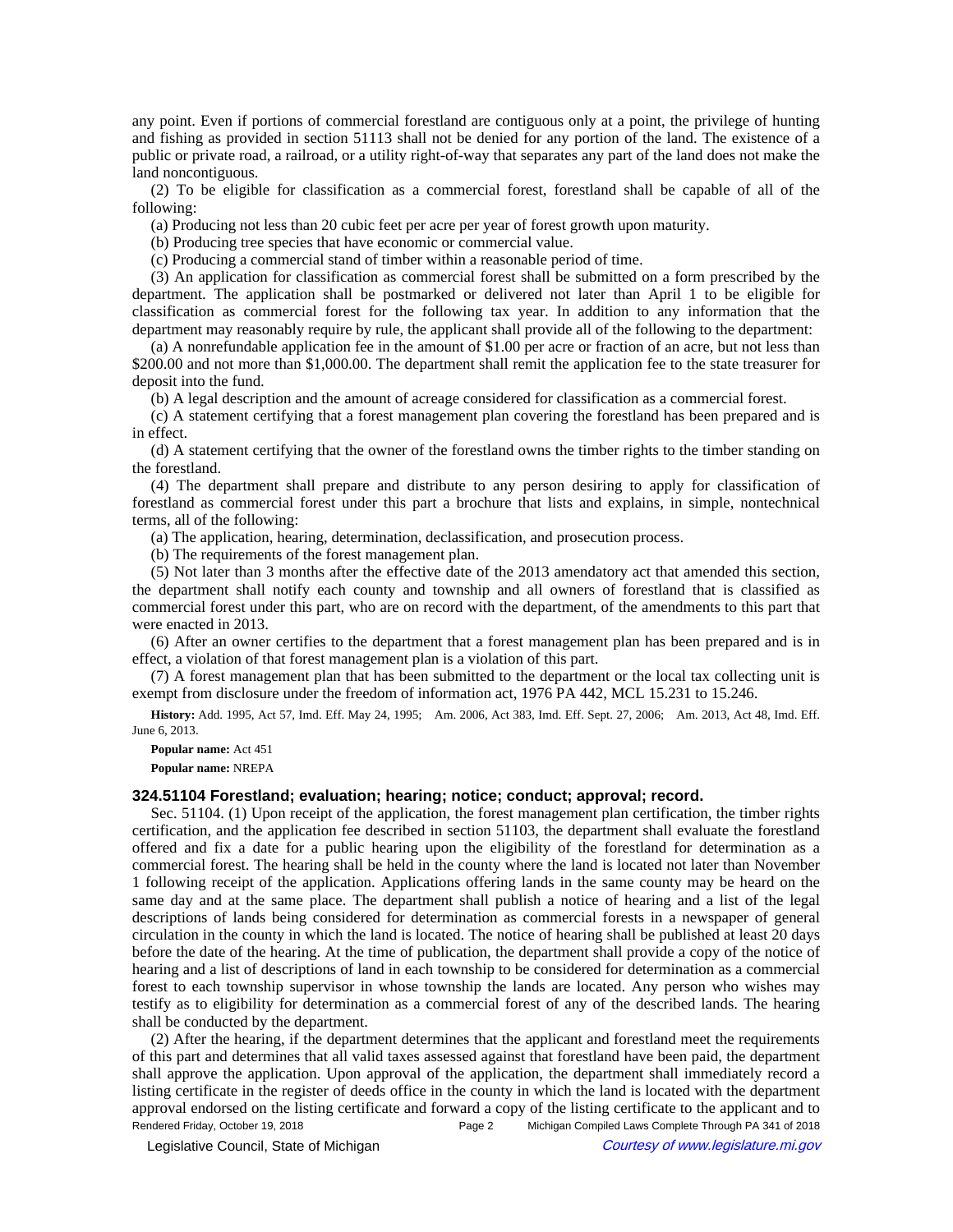the township supervisor of the township in which the land is located.

**History:** Add. 1995, Act 57, Imd. Eff. May 24, 1995. **Popular name:** Act 451 **Popular name:** NREPA

**324.51105 Commercial forests not subject to ad valorem general property tax; specific tax; removal from land descriptions list; separate roll; collection; return and sale for nonpayment of taxes; valuation prohibited; lands not considered in connection with equalization distribution of sums collected; distribution; commercial forestland located in renaissance zone.** 

Sec. 51105. (1) Commercial forests are not subject to the ad valorem general property tax after the date the township supervisor is notified by the department that the land is a commercial forest, except taxes as previously levied. Except as otherwise provided in part 512 and as provided in subsection (5), commercial forests are subject to an annual specific tax as follows:

(a) Until December 31, 2006, \$1.10 per acre.

(b) Beginning January 1, 2007 through December 31, 2011, \$1.20 per acre.

(c) Beginning January 1, 2012 and every 5 years after that date, the amount of the annual specific tax under this section shall be increased by 5 cents per acre.

(2) The supervisor of the township shall remove from the list of land descriptions assessed and taxed under the ad valorem general property tax the land descriptions certified to him or her by the department as being commercial forests and shall enter those land descriptions on a roll separate from lands assessed and taxed by the ad valorem general property tax and shall spread against these commercial forests the specific tax provided by this section.

(3) The township treasurer shall collect the specific tax at the same time and in the same manner as ad valorem general property taxes are collected and this tax is subject to the same collection charges levied for the collection of ad valorem property taxes. Commercial forests are subject to return and sale for nonpayment of taxes in the same manner, at the same time, and under the same penalties as lands returned and sold for nonpayment of taxes levied under the ad valorem general property tax laws. A valuation shall not be determined for descriptions listed as commercial forests and these lands shall not be considered by the county board of commissioners or by the state board of equalization in connection with county or state equalization for ad valorem property taxation purposes.

(4) Except as provided in section 51109(2), all sums collected pursuant to this section shall be distributed by the township treasurer in the same proportions to the various funds as the ad valorem general property tax is allocated in the township.

(5) Commercial forestland located in a renaissance zone under the Michigan renaissance zone act, 1996 PA 376, MCL 125.2681 to 125.2696, is exempt from the annual specific tax levied under this section to the extent and for the duration provided pursuant to that act.

History: Add. 1995, Act 57, Imd. Eff. May 24, 1995;—Am. 1996, Act 451, Imd. Eff. Dec. 19, 1996;—Am. 2006, Act 382, Imd. Eff. Sept. 27, 2006.

**Popular name:** Act 451 **Popular name:** NREPA

## **324.51106 Acreage as commercial forestlands; certifying to state treasurer; payment to county treasurer; distribution of remaining funds; payment in full required.**

Sec. 51106. (1) By November 1 of each year, the department shall certify to the state treasurer the number of acres that are commercial forestlands in each county. By December 1 of each year, the state treasurer shall transmit to the treasurer of each county in which these commercial forests are located a warrant on the state treasurer for an amount equal to \$1.30 per acre of commercial forest in the county. Beginning January 1, 2022 and every 5 years after that date, the amount of the annual payment under this section shall be increased by 5 cents per acre.

(2) From the payments received under subsection (1), the county treasurer of each county shall distribute an amount equal to 25 cents per acre for each acre of commercial forest in the county in the same proportions between the various funds as the ad valorem general property tax is distributed by the township treasurers in each township. Except as provided by section 51109(2), the county treasurer of each county shall distribute the remainder of the funds received under this section in the same manner and in the same proportion as the ad valorem general property tax is distributed.

(3) This state shall make payment in full to each county under this section.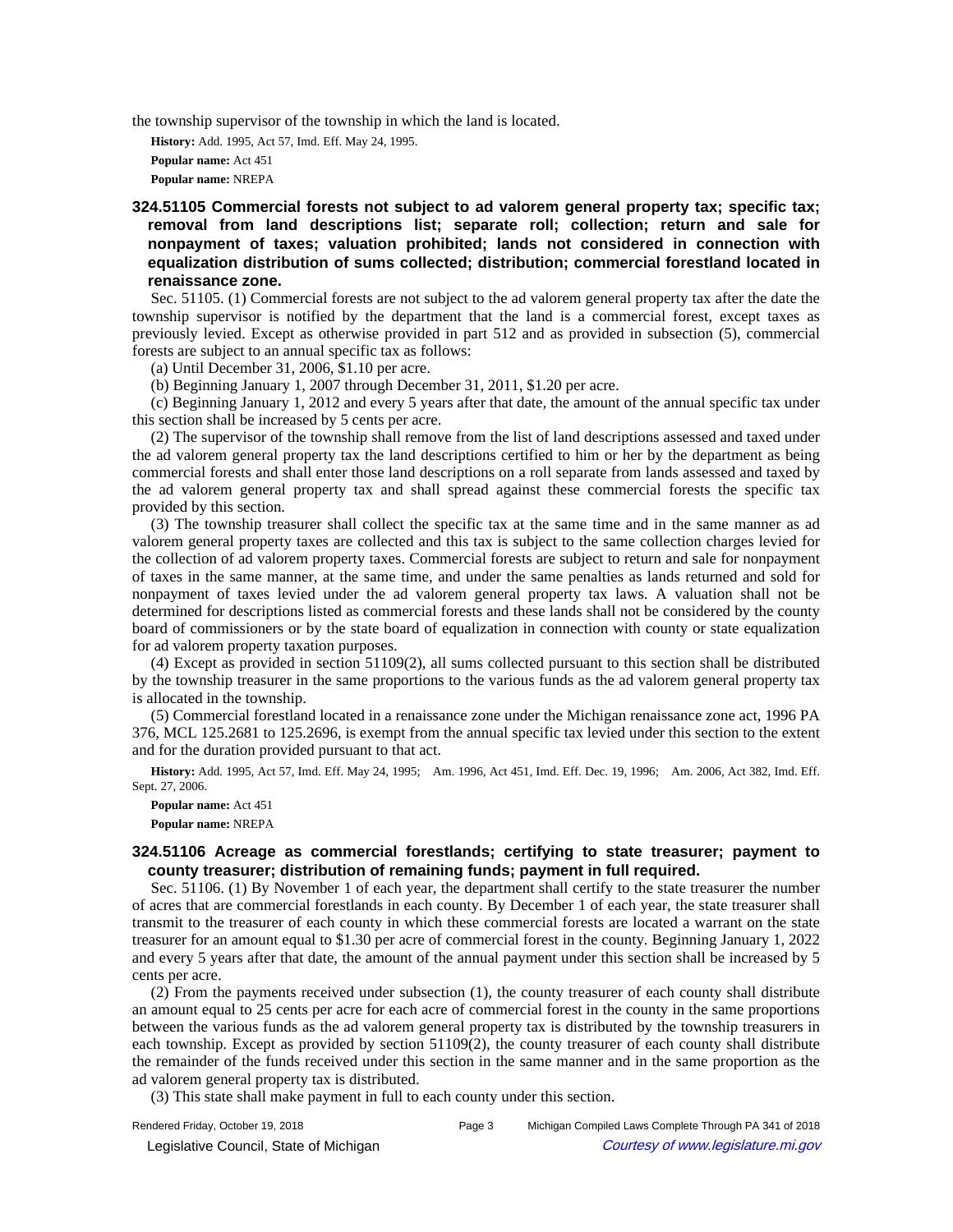History: Add. 1995, Act 57, Imd. Eff. May 24, 1995;—Am. 2006, Act 382, Imd. Eff. Sept. 27, 2006;—Am. 2012, Act 604, Imd. Eff. Jan. 9, 2013;-Am. 2018, Act 239, Eff. Sept. 25, 2018.

**Popular name:** Act 451 **Popular name:** NREPA

#### **324.51107 Repealed. 2006, Act 383, Imd. Eff. Sept. 27, 2006**

**Compiler's note:** The repealed section pertained to adjustment of annual specific tax and state payment computed by using state equalized value per acre of timber cutover lands.

**Popular name:** Act 451 **Popular name:** NREPA

**324.51108 Withdrawal of forestland as commercial forest; application; fee; penalty; calculation; publication on website; withdrawal not subject to penalty; granting application without payment of fee or penalty; forestland acquired by federally recognized Indian tribe; disposition; distribution; notice to applicant, township assessor, and register of deeds; filing list of withdrawn lands; interdepartmental cooperation; definitions.** 

Sec. 51108. (1) An owner of a commercial forest may withdraw his or her forestland, in whole or in part, from the classification as commercial forest under this part upon application to the department and payment of the withdrawal application fee and penalty, as provided in this section.

(2) Except as otherwise provided by this section, upon application to the department to withdraw forestland from the classification as commercial forest under this part, the applicant shall forward to the department a withdrawal application fee in the amount of \$1.00 per acre with a minimum withdrawal application fee of \$200.00 per application and a maximum withdrawal application fee of \$1,000.00 per application.

(3) Except as otherwise provided in this section, an application to withdraw forestland from the classification as commercial forest under this part shall be granted upon the payment of a penalty to the treasurer of the township in which the forestland is located. The withdrawal penalty shall be calculated in the following manner:

(a) Multiply the number of acres of forestland withdrawn from the classification as commercial forest under this part by 1 of the following:

(*i*) For 2007, 1/2 of the valuation per acre for the county in which the forestland is located.

(*ii*) Beginning in 2008, and for each subsequent year, the number described in subparagraph (*i*) adjusted annually by the inflation rate for each year after 2007.

(b) Multiply the product of the calculation in subdivision (a) by the average millage rate levied by all townships, excluding villages, in the county in which the forestland is located.

(c) Multiply the product of the calculation in subdivision (b) by the number of years, to a maximum of 7 years, in which the forestland withdrawn from the classification as commercial forest under this part has been classified as commercial forest under this part.

(d) Multiply the product of the calculation in subdivision (c) by the following:

(*i*) 0.2, if the forestland is located in Luce County.

(*ii*) 0.3, if the forestland is located in Grand Traverse, Manistee, Ottawa, or Wexford County.

(*iii*) 0.4, if the forestland is located in Charlevoix, Chippewa, Emmet, Gladwin, Leelanau, Midland, Oscoda, or Tuscola County.

(*iv*) 0.5, if the forestland is located in Cheboygan, Delta, Mackinac, Oceana, Otsego, or Schoolcraft County.

(*v*) 0.6, if the forestland is located in Alcona, Alger, Allegan, Alpena, Arenac, Barry, Bay, Benzie, Berrien, Branch, Calhoun, Cass, Clare, Clinton, Crawford, Dickinson, Eaton, Genesee, Gogebic, Gratiot, Hillsdale, Houghton, Huron, Ingham, Ionia, Iosco, Iron, Isabella, Jackson, Kalamazoo, Kalkaska, Kent, Lapeer, Lenawee, Livingston, Macomb, Marquette, Mecosta, Monroe, Montcalm, Montmorency, Muskegon, Newaygo, Oakland, Ogemaw, Osceola, Presque Isle, Roscommon, Saginaw, St. Clair, St. Joseph, Sanilac, Shiawassee, Van Buren, Washtenaw, or Wayne County.

(*vi*) 0.7, if the forestland is located in Antrim, Baraga, Mason, or Menominee County.

(*vii*) 0.8, if the forestland is located in Keweenaw, Lake, Missaukee, or Ontonagon County.

(4) The department shall publish all of the following on its website:

(a) The calculation described in subsection  $(3)(a)(i)$  for each county.

(b) The adjusted value and the inflation rate described in subsection (3)(a)(*ii*) for each county.

(c) The average millage rate described in subsection (3)(b) for each county.

(5) Until September 1, 2021, the owner of forestland located within a township and classified as commercial forest under this part not later than September 1, 2016 may withdraw not more than 160 acres of Rendered Friday, October 19, 2018 Page 4 Michigan Compiled Laws Complete Through PA 341 of 2018

© Legislative Council, State of Michigan Council Courtesy of www.legislature.mi.gov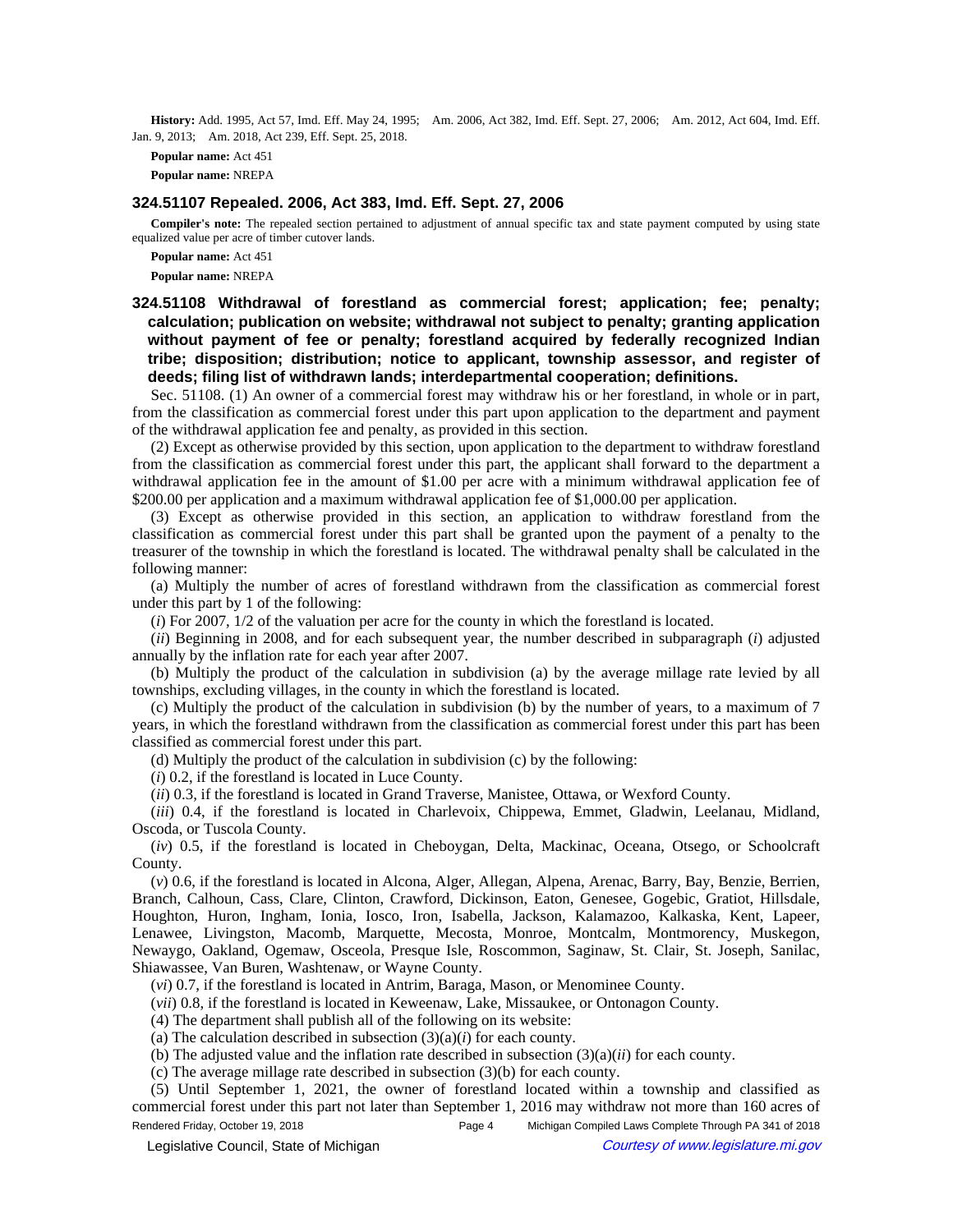that forestland without a withdrawal penalty, subject to the following:

(a) The owner of the former commercial forestland must have continuously owned that former commercial forestland since not later than September 1, 2016.

(b) The former commercial forestland shall be made subject to the transitional qualified forest property specific tax act, as transitional qualified forest property under that act, as a result of all of the following:

(*i*) The owner of the forestland withdraws his or her forestland from the classification as commercial forest under this part as provided in this section.

(*ii*) The former commercial forestland is exempt from the collection of general ad valorem property taxes under section 7vv of the general property tax act, 1893 PA 206, MCL 211.7vv.

(*iii*) The owner of the former commercial forestland submits, and obtains approval of, an application for a determination that the forestland is transitional qualified forest property under the transitional qualified forest property specific tax act. The owner shall submit to the department a copy of the executed transitional qualified forest property affidavit by November 1 of the year in which the land is withdrawn from this part.

(c) Any of the owner's remaining forestland within that township that previously qualified as commercial forest under this part must continue to qualify as commercial forest under this part or, subject to the penalty provided under subsection (3), must be withdrawn under this part.

(6) An application to withdraw forestland from the classification as commercial forest under this part that meets 1 or more of the following requirements shall be granted without payment of the withdrawal application fee or penalty under this section:

(a) Forestland that has been donated to a public body for public use prior to withdrawal.

(b) Forestland that has been exchanged for property belonging to a public body if the property received is classified as a commercial forest as determined by the department.

(c) Forestland that has been condemned for public use.

(7) An application to withdraw forestland from the classification as commercial forest under this part that meets all of the following requirements shall be granted without payment of the withdrawal application fee or penalty under this section:

(a) Evidence is submitted to the department that the land met the legal requirements to be exempt from ad valorem property tax on tax day for the tax year in which the list application was submitted and approved and that the land would have met the legal requirements to be exempt from ad valorem property tax on tax day for each year that the land was classified as commercial forest under this part, if the land had not been classified as commercial forest under this part. As used in this subdivision, "tax day" means that term as provided in section 2 of the general property tax act, 1893 PA 206, MCL 211.2.

(b) The application is submitted to the department by the same landowner that owned the land on tax day for the tax year in which the application was submitted and that submitted the application for determination under section 51103.

(c) The landowner reimburses the state treasurer for the specific tax that was paid by the state treasurer to the county treasurer, as provided in section 51106(1), for each tax year the land was classified as commercial forest under this part.

(8) The department may withdraw forestland from the classification as commercial forest under this part if the forestland has been acquired by a federally recognized Indian tribe and the associated property taxes are subsequently preempted under federal law. A withdrawal under this subsection is not subject to the withdrawal application fee or penalty under this section.

(9) The department shall remit the withdrawal application fee paid pursuant to subsection (2) to the state treasurer for deposit into the fund. The penalty received by the township treasurer under subsection (3) shall be distributed by the township treasurer in the same proportions to the various funds as the ad valorem general property tax is allocated in the township, except as provided by section 51109(2).

(10) If an application to withdraw forestland from classification as commercial forest under this part is granted, the department shall immediately notify the applicant, the assessor of the township, and the register of deeds of the county in which the lands are located of the action and shall file with those officials a list of the lands withdrawn.

(11) Not later than 30 days after the effective date of the amendatory act that added this sentence, the department of natural resources and the department of agriculture and rural development shall establish in writing a basis of interdepartmental cooperation when an owner of forestland seeks to withdraw that forestland from the classification as commercial forest without penalty under subsection (5).

(12) As used in this section:

(a) "Inflation rate" means the lesser of 1.05 or the inflation rate as defined in section 34d of the general property tax act, 1893 PA 206, MCL 211.34d.

(b) "Valuation" means the market value as determined by the state tax commission.<br>Rendered Friday, October 19, 2018<br>Page 5 Michigan Compiled Laws Con

Michigan Compiled Laws Complete Through PA 341 of 2018 © Legislative Council, State of Michigan Council Council Council Council Council Council Council Council Council Council Council Council Council Council Council Council Council Council Council Council Council Council Counc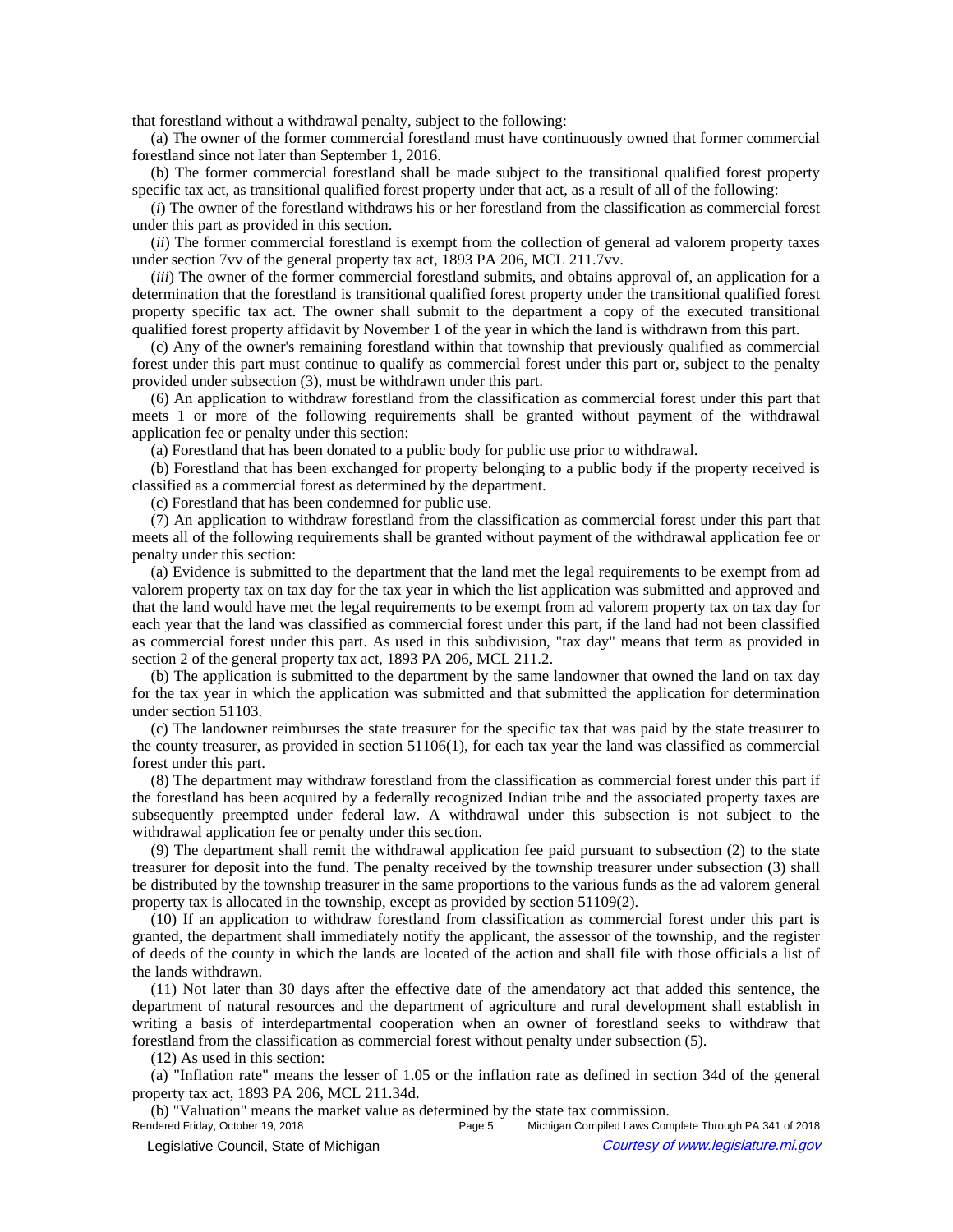History: Add. 1995, Act 57, Imd. Eff. May 24, 1995;—Am. 2006, Act 382, Imd. Eff. Sept. 27, 2006;—Am. 2008, Act 299, Imd. Eff. Oct. 8, 2008;—Am. 2012, Act 248, Imd. Eff. July 2, 2012;—Am. 2013, Act 48, Imd. Eff. June 6, 2013;—Am. 2014, Act 146, Imd. Eff. June 4, 2014;—Am. 2016, Act 262, Imd. Eff. June 28, 2016.

**Popular name:** Act 451 **Popular name:** NREPA

# **324.51109 Determining proportion for disbursement of revenues and attribution of revenues; number of mills levied for local school operating purposes; distribution of revenues; "revenues" defined.**

Sec. 51109. (1) For revenues disbursed after June 30, 1994, to determine the proportion for the disbursement of revenues under this part and for attribution of revenues under subsection (2)(b) for revenues collected under this part, the number of mills levied for local school district operating purposes to be used in the calculation shall equal the number of mills for local school district operating purposes levied in 1993 minus the number of mills levied under the state education tax act, Act No. 331 of the Public Acts of 1993, being sections 211.901 to 211.906 of the Michigan Compiled Laws, for the year for which the disbursement is calculated.

(2) Except as provided in subdivision (b), for revenues disbursed after June 30, 1994, the revenues collected under this part shall be distributed as follows:

(a) In the case of intermediate school districts receiving state aid under sections 56, 62, and 81 of the state school aid act of 1979, Act No. 94 of the Public Acts of 1979, being sections 388.1656 , 388.1662, and 388.1681 of the Michigan Compiled Laws, all or a portion of the amount that would otherwise be disbursed to these intermediate school districts from the following revenue sources, as determined under a formula prescribed by the department of management and budget on the basis of the tax rate utilized to compute the amount of state aid for the intermediate school district, shall be paid instead to the state treasury to the credit of the state school aid fund established by section 11 of article IX of the state constitution of 1963:

(*i*) Revenues from that portion of the levy of a specific tax over 15 cents per acre pursuant to section 51105.

(*ii*) Revenues from that portion of state payments in excess of 25 cents per acre which are made pursuant to section 51106.

(*iii*) Revenues from remitted withdrawal penalties and fees imposed pursuant to section 51108.

(*iv*) Revenues from declassification penalties and fees pursuant to section 51116 .

(*v*) Revenues from remitted stumpage or yield tax collections made under former Act No. 94 of the Public Acts of 1925.

(b) For revenues disbursed after June 30, 1994, the amount that would otherwise be disbursed to a local school district for school operating purposes shall be paid instead to the state treasury and credited to the state school aid fund established by section 11 of article IX of the state constitution of 1963.

(3) Except as provided in subsection  $(2)(a)$ , as used in this section "revenues" means all of the following:

(a) The specific tax levied pursuant to section 51105.

(b) State payments made pursuant to section 51106.

(c) Withdrawal penalties and fees imposed pursuant to section 51108.

(d) Declassification penalties and fees pursuant to section 51116.

(e) Revenue from remitted stumpage or yield tax collections made under former Act No. 94 of the Public Acts of 1925.

**History:** Add. 1995, Act 57, Imd. Eff. May 24, 1995;⎯Am. 1996, Act 585, Eff. Mar. 1, 1997.

**Popular name:** Act 451

**Popular name:** NREPA

#### **324.51110 Cutting, harvesting, or removing forest products prohibited; exceptions.**

Sec. 51110. (1) Except as provided in subsection (2), a person shall not cut, harvest, or remove forest products from a commercial forest.

(2) The owner of a commercial forest is entitled to cut or remove merchantable forest products on his or her commercial forest without withdrawing it or affecting its status as a commercial forest and without payment of a fee or penalty if the owner complies with all of the following:

(a) After an owner certifies to the department that a forest management plan has been prepared and is in effect under section 51103 and cuts, harvests, or removes forest products in compliance with his or her forest management plan.

(b) All other requirements of this part.

**History:** Add. 1995, Act 57, Imd. Eff. May 24, 1995.

Page 6 Michigan Compiled Laws Complete Through PA 341 of 2018 © Legislative Council, State of Michigan Council Courtesy of www.legislature.mi.gov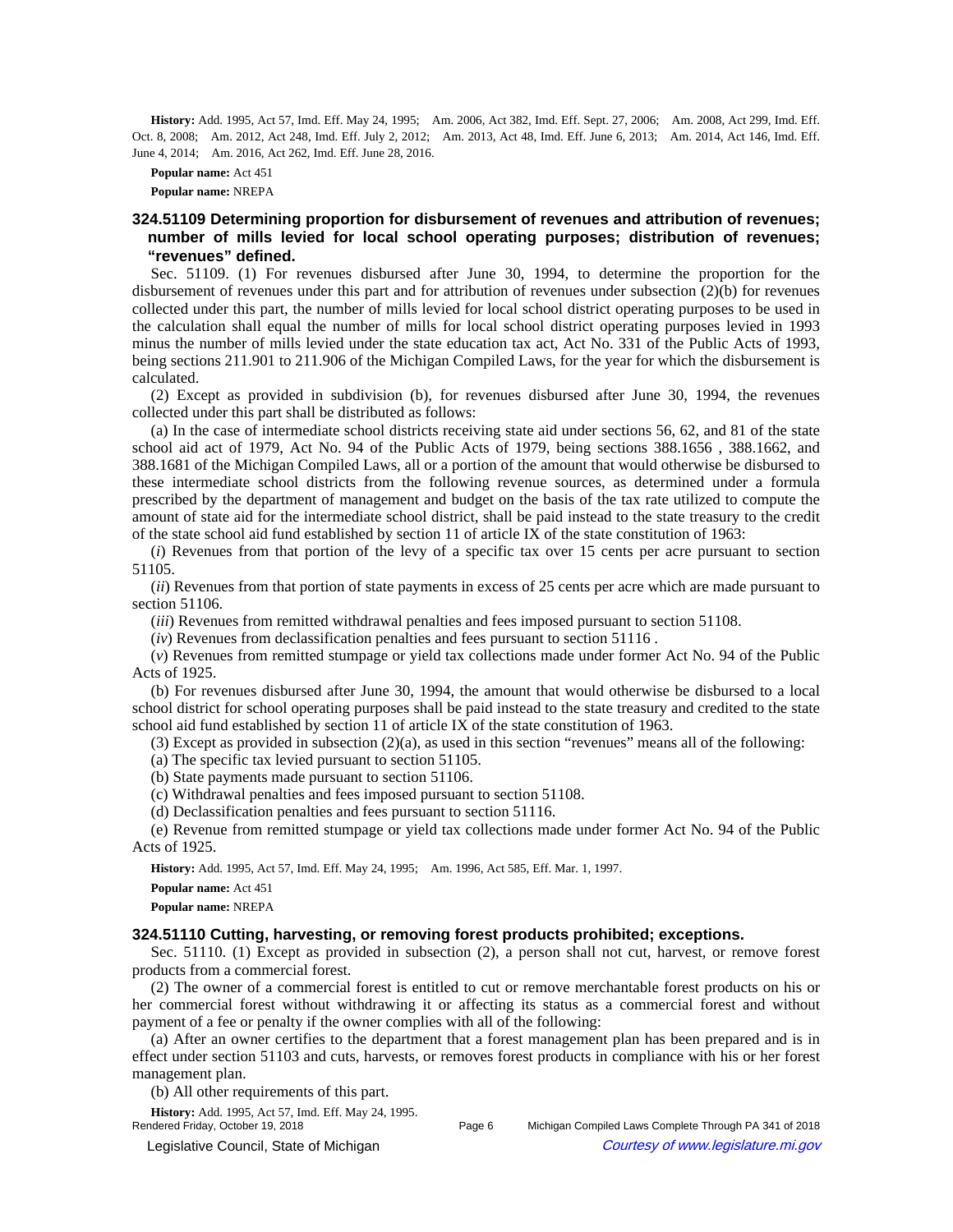**Popular name:** Act 451 **Popular name:** NREPA

#### **324.51111 Report to department.**

Sec. 51111. The owner shall report to the department prior to the cutting, harvesting, or removal of forest products from the commercial forest.

**History:** Add. 1995, Act 57, Imd. Eff. May 24, 1995.

**Popular name:** Act 451 **Popular name:** NREPA

#### **324.51112 Commercial forest fund.**

Sec. 51112. (1) The commercial forest fund is created within the state treasury.

(2) The state treasurer shall deposit the money collected from the following sources into the fund:

(a) The application fee and forest management plan fee pursuant to section 51103.

(b) The withdrawal application fee pursuant to section 51108.

(c) The fee described in section  $51116(1)(a)$ .

(d) An amount equal to 10 cents for each acre of land enrolled under this part as certified by the department, to be appropriated each fiscal year from the general fund.

(e) Any restitution ordered by a court payable to this state for a violation of this part.

(3) In addition to the revenues described in subsection (2), the state treasurer may receive money or other assets from any source for deposit into the fund. The state treasurer shall direct the investment of the fund. The state treasurer shall credit to the fund interest and earnings from fund investments.

(4) Money in the fund appropriated from the general fund shall remain in the fund at the close of the fiscal year and shall not lapse to the general fund.

(5) The department shall expend the money from the fund, upon appropriation, for enforcement, administration, and monitoring of compliance with part 512 and this part and rules promulgated under this part.

History: Add. 1995, Act 57, Imd. Eff. May 24, 1995;—Am. 2006, Act 383, Imd. Eff. Sept. 27, 2006.

**Popular name:** Act 451

**Popular name:** NREPA

# **324.51113 Prohibited use of forestland by owner; exception; denying or inhibiting access for public hunting or fishing; exploration for minerals; removal of commercial mineral deposits, sand and gravel, and oil and gas; exploration for wind energy development.**

Sec. 51113. (1) Except as provided in this section, the owner of forestland that is classified as commercial forest shall not use that land in a manner that is prejudicial to its development as a commercial forest, use the land for agricultural, mineral extraction except as provided in this section, wind energy development except as provided in this section, grazing, industrial, developed recreational, residential, resort, commercial, or developmental purposes, or deny the general public the privilege of hunting and fishing on commercial forestland unless the land is closed to hunting or fishing, or both, by order of the department or by an act of the legislature. If the department determines that the owner of commercial forestland has taken an action that has the effect of denying or inhibiting access to the commercial forestland for public hunting and fishing, except as specifically provided in this part, the department may require withdrawal of the forestland as commercial forest under this part unless the owner corrects that action and allows access to the commercial forestland for public hunting and fishing. If there is not access to a parcel of commercial forestland and the lack of access is not the consequence of an action taken by the owner of commercial forestland, the forestland may remain as commercial forestland if all of the following apply:

(a) There is not a transfer of title for the parcel of commercial forestland, other than as a part of a larger sale of 10,000 or more acres.

(b) The landowner has not taken an action following acquisition of the commercial forestland that has the effect of denying or inhibiting access to the commercial forestland to the public for hunting and fishing.

(c) The commercial forestland is otherwise in compliance with this part.

(2) Exploration for minerals shall be permitted on forestland that is classified as commercial forest under this part. Except as provided in subsections (3) and (4), before the removal of any commercial mineral deposits, the owner shall withdraw the portion of the commercial forestland directly affected by the removal pursuant to section 51108. The withdrawal of commercial forestland due to mineral removal as provided in this section and section 51108 does not require the remaining portion of the commercial forestland to be withdrawn due to insufficient acreage of the remaining commercial forestland.

Rendered Friday, October 19, 2018 Page 7 Michigan Compiled Laws Complete Through PA 341 of 2018

© Legislative Council, State of Michigan Courtesy of www.legislature.mi.gov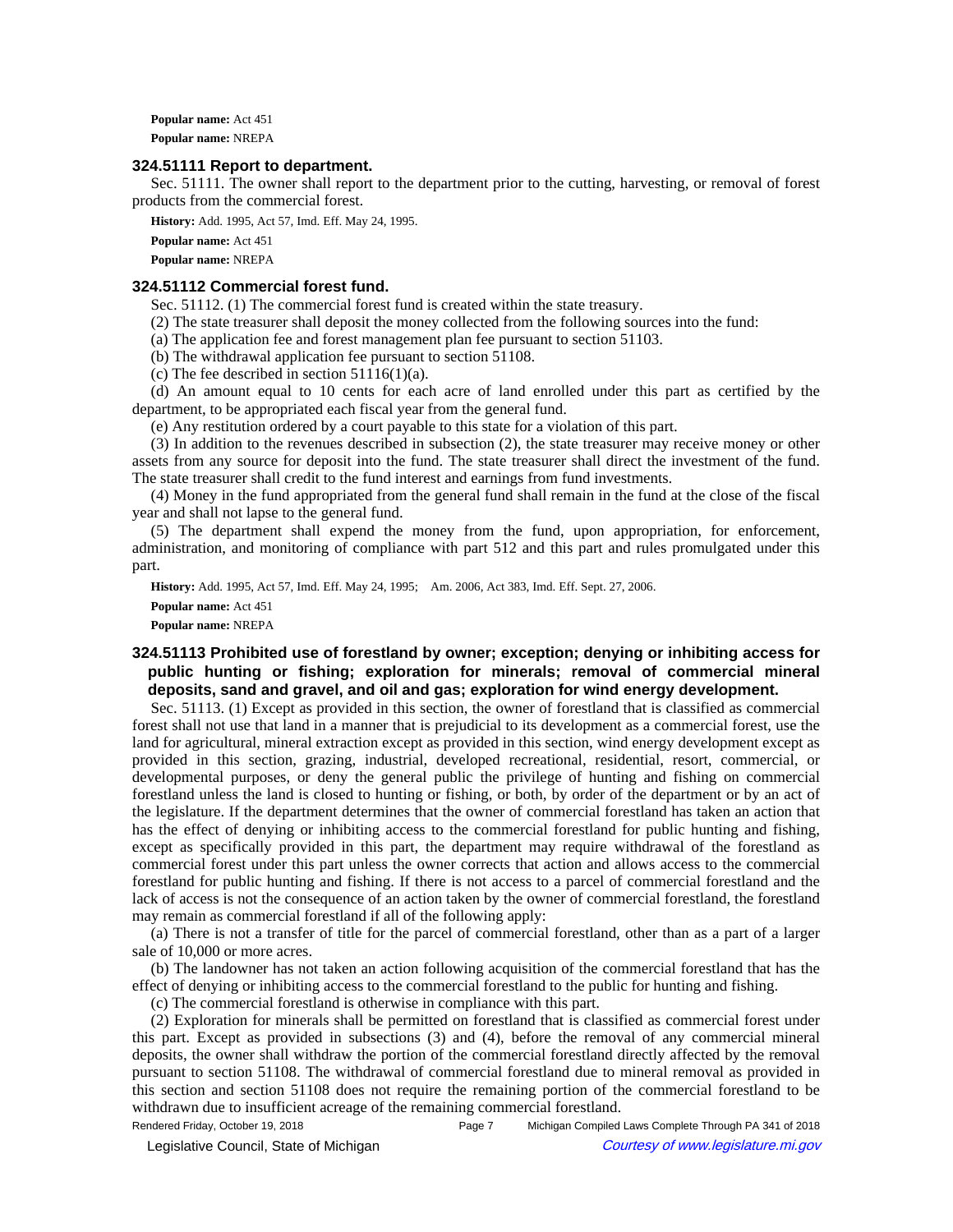(3) Upon application to and approval by the department, sand and gravel may be removed from the commercial forestland without affecting the land's classification as a commercial forest. The department shall approve an application to remove sand and gravel deposits only if the removal site is not greater than 5 acres, excluding access to the removal site, and the sand and gravel are to be utilized by 1 or more of the following:

(a) The owner of a commercial forestland for personal use if the owner of the commercial forestland is also the owner of the sand and gravel deposits.

(b) The owner of the sand and gravel deposits for his or her personal use or for sale to the owner of the commercial forestland for personal use, if the owner of the commercial forestland is not also the owner of the sand and gravel deposits.

(c) For sale to this state, a local unit of government, a federal government agency, or a county road commission, for governmental use, or a contractor or other agent undertaking construction, maintenance, or a project for 1 of these governmental entities.

(4) Upon application to and approval by the department, deposits of oil and gas may be removed from the commercial forestland without affecting the land's classification as a commercial forest.

(5) The exploration for wind energy development is permitted on forestland classified as commercial forest under this part pursuant to this subsection. Upon application to and approval by the department, meteorological towers may be erected and wind energy exploration or development leases, easements, or license agreements may be entered into without affecting the land's classification as commercial forest. A landowner may be paid compensation for these leases, easements, and license agreements. Before any wind turbines are erected for the purpose of generating electricity for commercial purposes, the owner shall withdraw the portion of the commercial forest directly affected as follows:

(a) The actual physical footprint of each wind turbine, associated buildings, and adjacent areas that will be permanently removed from forest production shall be removed from the classification as commercial forest.

(b) Forestland under a wind energy development lease, easement, or license agreement where forest production will continue may continue to be classified as commercial forest.

(c) Forestland containing road and utility rights-of-way may continue to be classified as commercial forest.

History: Add. 1995, Act 57, Imd. Eff. May 24, 1995;
-- Am. 2006, Act 383, Imd. Eff. Sept. 27, 2006;
-- Am. 2013, Act 48, Imd. Eff. June 6, 2013.

**Popular name:** Act 451 **Popular name:** NREPA

#### **324.51114 Applications, statements, and reports under oath; forms.**

Sec. 51114. All applications, statements, reports, and information required by the department in the administration of this part shall be on forms prescribed by the department and shall be under oath.

**History:** Add. 1995, Act 57, Imd. Eff. May 24, 1995.

**Popular name:** Act 451 **Popular name:** NREPA

### **324.51115 Transfer of title; effect; withdrawal; document; notification.**

Sec. 51115. (1) The transfer of title of forestland classified as commercial forest under this part does not affect that forestland's classification as a commercial forest if the forestland continues to meet all of the eligibility requirements under this part. If the purchaser desires to withdraw his or her forestland from the classification as commercial forest under this part, the purchaser shall withdraw that forestland pursuant to section 51108. If the forestland's eligibility to be classified as commercial forest is affected by the transfer of title, the department shall determine which forestlands may remain classified as commercial forest under this part and which forestlands must be withdrawn or declassified.

(2) A document that transfers any interest in commercial forestlands shall state on the face of the document that "this property is subject to part 511, the commercial forest part of the natural resources and environmental protection act". Failure to comply with this subsection does not affect the classification of the land as commercial forestland.

(3) Not later than 30 days after the county equalization office receives notice of a transfer of title or the transfer of any interest in a land contract concerning the commercial forestland, the county equalization office shall notify the department in writing of the transfer or ownership change.

History: Add. 1995, Act 57, Imd. Eff. May 24, 1995;—Am. 2013, Act 48, Imd. Eff. June 6, 2013.

**Popular name:** Act 451 **Popular name:** NREPA

#### **324.51116 Removal of designation; declassification; notice; recording; fee.**

Rendered Friday, October 19, 2018 Page 8 Michigan Compiled Laws Complete Through PA 341 of 2018 © Legislative Council, State of Michigan Council Courtesy of www.legislature.mi.gov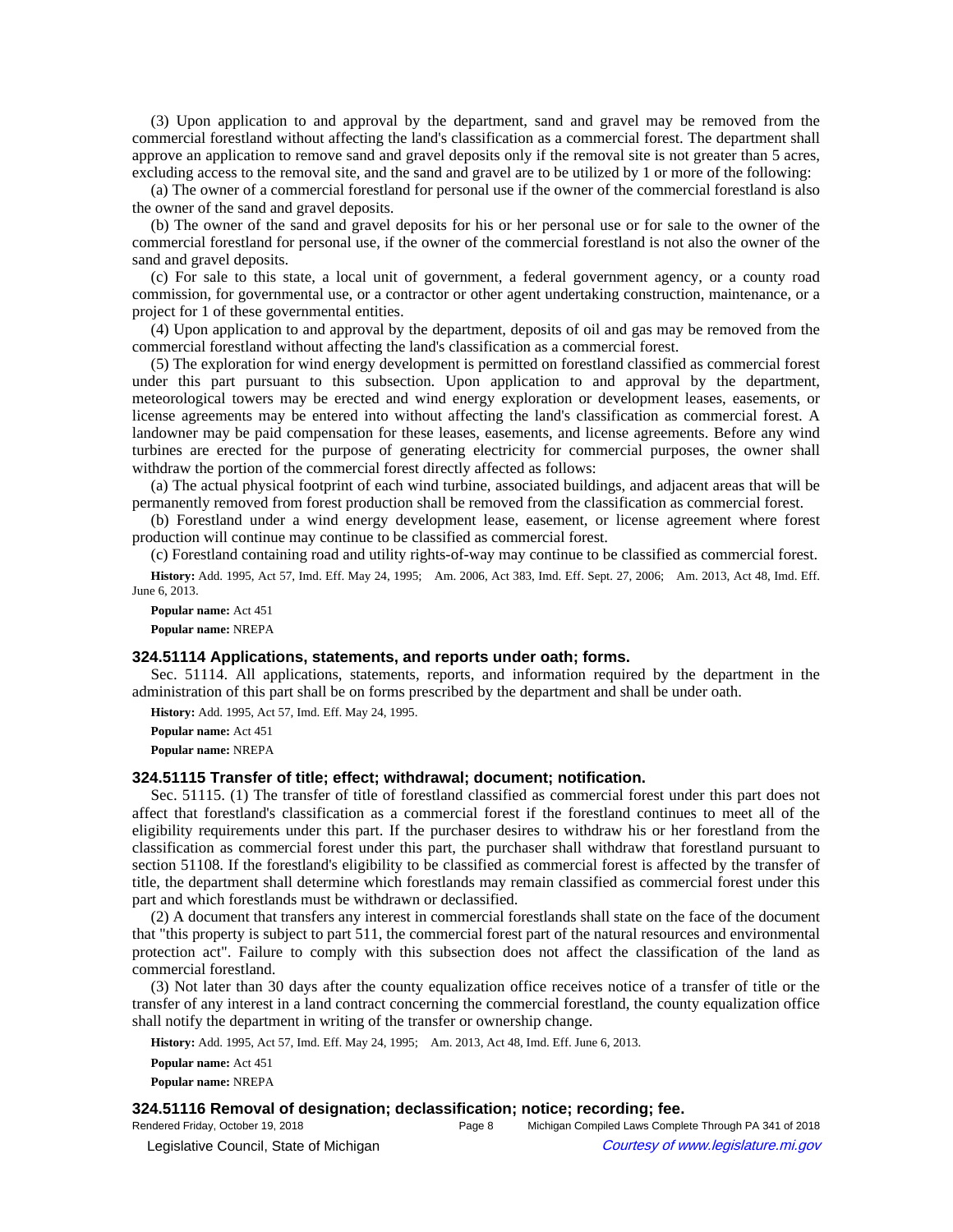Sec. 51116. If, after providing notice and an opportunity for a hearing, the department determines that a commercial forest was used in violation of this part, that the owner failed to pay the specific tax pursuant to section 51105, that the owner failed to report to the department pursuant to section 51111, that minerals were removed in violation of section 51113, or, after an owner certifies to the department that a forest management plan has been prepared and is in effect, that the owner failed to plant, harvest, or remove forest products in compliance with the owner's forest management plan, then the department shall remove the commercial forest designation for the commercial forest, serve a notice of declassification of the lands upon the owner, and record a copy of the declassification in the office of the register of deeds of the county in which the lands are located. Upon declassification, the land is subject to the ad valorem general property tax. Within 30 days after the service of the declassification notice on the owner, the owner shall pay both of the following:

(a) A fee equal to the withdrawal application fee described in section 51108 to the department for deposit into the fund.

(b) An amount equal to the penalty described in section 51108 to the township treasurer of the township in which the land is located to be distributed, except as provided in section 51109(2), in the same proportions to the various funds as the ad valorem general property tax is allocated in the township.

History: Add. 1995, Act 57, Imd. Eff. May 24, 1995;-- Am. 2006, Act 382, Imd. Eff. Sept. 27, 2006.

**Popular name:** Act 451 **Popular name:** NREPA

# **324.51118 Applicability of changes in part; withdrawal; fees.**

Sec. 51118. (1) Except as provided in this section, changes in the terms, fees, taxes, or other provisions of this part apply to all forestlands that are commercial forests when the changes take effect.

(2) An owner, without penalty or payment of the withdrawal application fee pursuant to section 51108, may withdraw commercial forestland from the operation of this part if any change in the terms, fees, taxes, or other provisions of this part materially increases the burden on the owner. However, if an owner elects to withdraw his or her commercial forestlands under this subsection, the owner shall pay a fee for each acre withdrawn equal to the product of the current average ad valorem property tax per acre on timber cutover real property within the township in which the commercial forestland is located, as determined by the township assessor, multiplied by 5. If the township in which the commercial forestland is located does not contain any real property classified as timber cutover real property under the general property tax act, Act No. 206 of the Public Acts of 1893, being sections 211.1 to 211.157 of the Michigan Compiled Laws, then 1 of the following applies:

(a) If there is timber cutover real property located within the county in which the commercial forestland is located, the per acre average of the ad valorem property tax for all timber cutover real property located in the county in which the commercial forestland is located shall be used in calculating the penalty under this subsection.

(b) If there is no timber cutover real property located within the county in which the commercial forestland is located, the per acre average of the ad valorem property tax for all timber cutover real property in townships contiguous to the county in which the commercial forestland is located shall be used in calculating the penalty under this subsection.

(3) The fee described in subsection (2) shall not exceed \$100,000.00. The owner shall pay the fee described in subsection (2) before withdrawal.

(4) The owner may not withdraw commercial forestland under this section unless he or she makes application to do so within 1 year after the changes take effect. If an owner elects to withdraw commercial forestlands under this section, he or she shall withdraw all the commercial forestlands owned by him or her at the time of withdrawal.

(5) If an application to withdraw commercial forestlands under subsection (2) is initiated by an owner or by the department before changes in terms, fees, taxes, or other provisions of this part or former Act No. 94 of the Public Acts of 1925 become effective, the owner shall pay the stumpage fees, other fees, taxes, and penalties, if any, in the same manner and at the same rates as were in effect when the application was filed.

(6) The department shall remit the fees paid pursuant to this section to the township treasurer. Except as provided in section 51109(2), all fees remitted to the township treasurer under this section shall be distributed by the township treasurer in the same proportions to the various funds as the ad valorem general property tax is allocated in the township.

**History:** Add. 1995, Act 57, Imd. Eff. May 24, 1995. **Popular name:** Act 451 **Popular name:** NREPA

Rendered Friday, October 19, 2018 Page 9 Michigan Compiled Laws Complete Through PA 341 of 2018